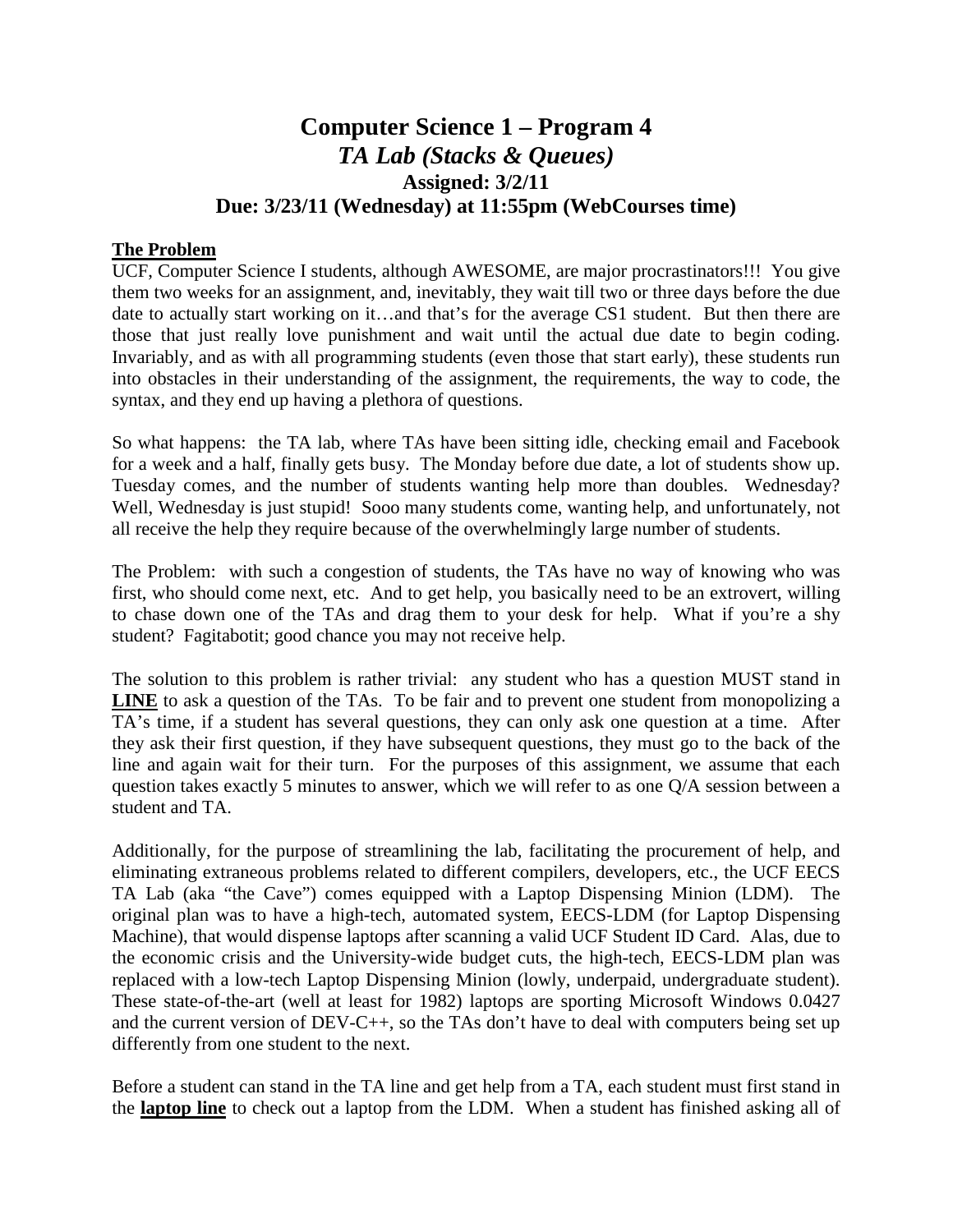their questions, or when there are no longer any TAs in the lab (because they have left for the day), the student must then enter the laptop line to return the laptop to the LDM, BEFORE they can exit the lab. We assume that the process of checking out a laptop takes one minute, and the process of returning a laptop also takes one minute. We also assume (and rightly so!) that all UCF CS1 students are honest and would never, ever, ever take one of these rockstar laptops. Therefore, for the purpose of this simulation, all students who take a laptop do indeed return the laptops.

**Your Assignment is to write a simulation that models the aforementioned lab specifications for the three days (Monday, Tuesday, and Wednesday) before an assignment is due. Your**  three-day simulation will run  $p$  times, where  $p$  is the number of programs in the semester.

### **You will need to implement this as follows:**

Students:

You will need to make a student struct as follows:

```
typedef struct COP3502student {
     char firstName[20];
     char lastName[20];
     int enterTime;
     int numQuestions;
     int numAnswered;
     int laptopSerialNum;
} studuent;
```
- firstName and lastName should be self explanatory
- $\blacksquare$  enterTime is the time, in minutes after 12:00 PM that a student enters the lab. For example, if the value here was 0, that means the student enters the lab when it opens, at 12:00 PM. If the value here were 141, that means that this student enters the lab at 141 minutes after 12:00 PM, or 2:21 PM.
- numQuestions is a single positive integer representing the number of questions that this student wants to ask.
- numAnswered is the number of questions that were answered. Depending on lab congestion, there is a chance that not all questions will get answered. As such, we will track now many questions each student has had answered, and we will use this when printing individual exit detail as well as the overall lab statistics.
- laptopSerialNum is the serial number of the laptop this student borrows while in the lab

You will read the list of students attending office hours from a file. These students will be stored in an array of pointers, where each pointer points to a struct student in memory. So at some point of the simulation, if there are 140 students that are read into the file, you will make an array, 140 cells long, of pointers to struct student. Then, for each student you read in, you malloc space for a struct student and store their information into that struct. Students will be in chronological order in the file – i.e. the first student in the file will be first to enter the lab. More than one student can enter the lab at any given minute. However, when this happens, the order they appear in the file is the order in which they will be added to the Laptop Line.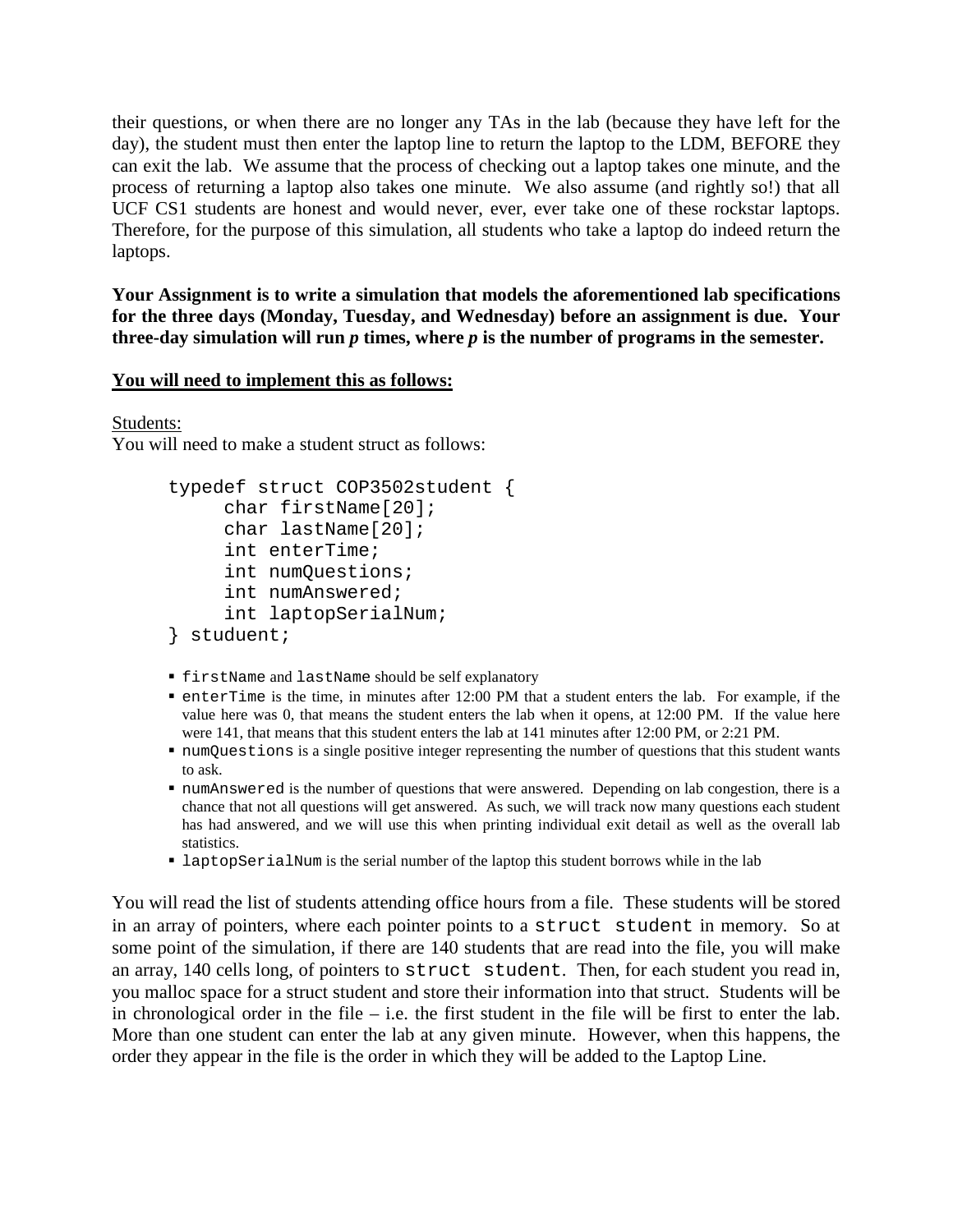### Laptop Waiting Line (Laptop Queue):

As mentioned, as soon as a student enters the lab, they must stand in line to check out a laptop. You will implement this line as a **queue**. The choice is yours as to whether this will be an array based queue or a linked list based queue. Either way, you will be using pointers since each student is saved in a struct student, which is referenced by way of a pointer.

#### Stacks of Laptops:

The LDM stores all laptops in a stack and identifies them by their serial number. Therefore, you will implement this as a **stack**. The choice of an array-based stack or linked-list based stack is up to you. The input file will have a list of laptops at the beginning which will be placed into the stack. This is constant over the whole simulation  $-$  i.e.: no new laptops are added after the beginning. However, the order in which they are stored in the stack will surely change, just as the order of trays in a cafeteria change. Some students will use the laptops longer than others, resulting in the laptops being placed back on the stack at variable times. Note: the laptop stack will NOT reset to its original state after each simulated day. Rather, the order of the laptops, at the end of any given day, will be the order for the start of the next day.

### TA Waiting Line (TA Queue):

The TA waiting line will also be implemented as a **queue**; again, the choice is yours as to whether this will be an array based queue or a linked list based queue. If you choose the latter, in addition to the head/front pointer, which points to the front of the list, it does make sense to maintain a pointer to the end of the list, thereby allowing for an O(1) enqueue operation. Otherwise, all enqueues result in traversing the entire list, an O(n) operation. This also applies to the Laptop waiting queue.

### The TAs:

The TAs should be stored, alphabetically\*, in an array of structs, where each cell of the array represents one TA, whose information is stored in the following struct:

```
typedef struct teachingAssistant {
     char name[21]; \frac{1}{2} // only use first names for the TAs
     int startTimes[3];
     int endTimes[3];
     student studentWithTA;
     int minute;
} TA;
```
- name is just the first name of the given TA.
- startTimes is an array of start times for each of the 3 days of the simulation. The start times are stored as a number of minutes after 12:00 noon.
- endTimes is an array of end times for each of the 3 days of the simulation. The end times are guaranteed to be later than the start times for each day, unless they are both 0, indicating that this TA has no office hours on a given day. Note that the start time may be 0, indicating that their office hours start at noon, and the end time may be something else. Only if both numbers are 0 does it mean that they have no hours that day.
- studentWithTA is a pointer of type struct COP3502student, showing which specific student the TA is helping. When a student is dequeued from the TA waiting line, what we are dequeuing is simply a pointer (an address) of that student in memory. This pointer is then saved into this member of the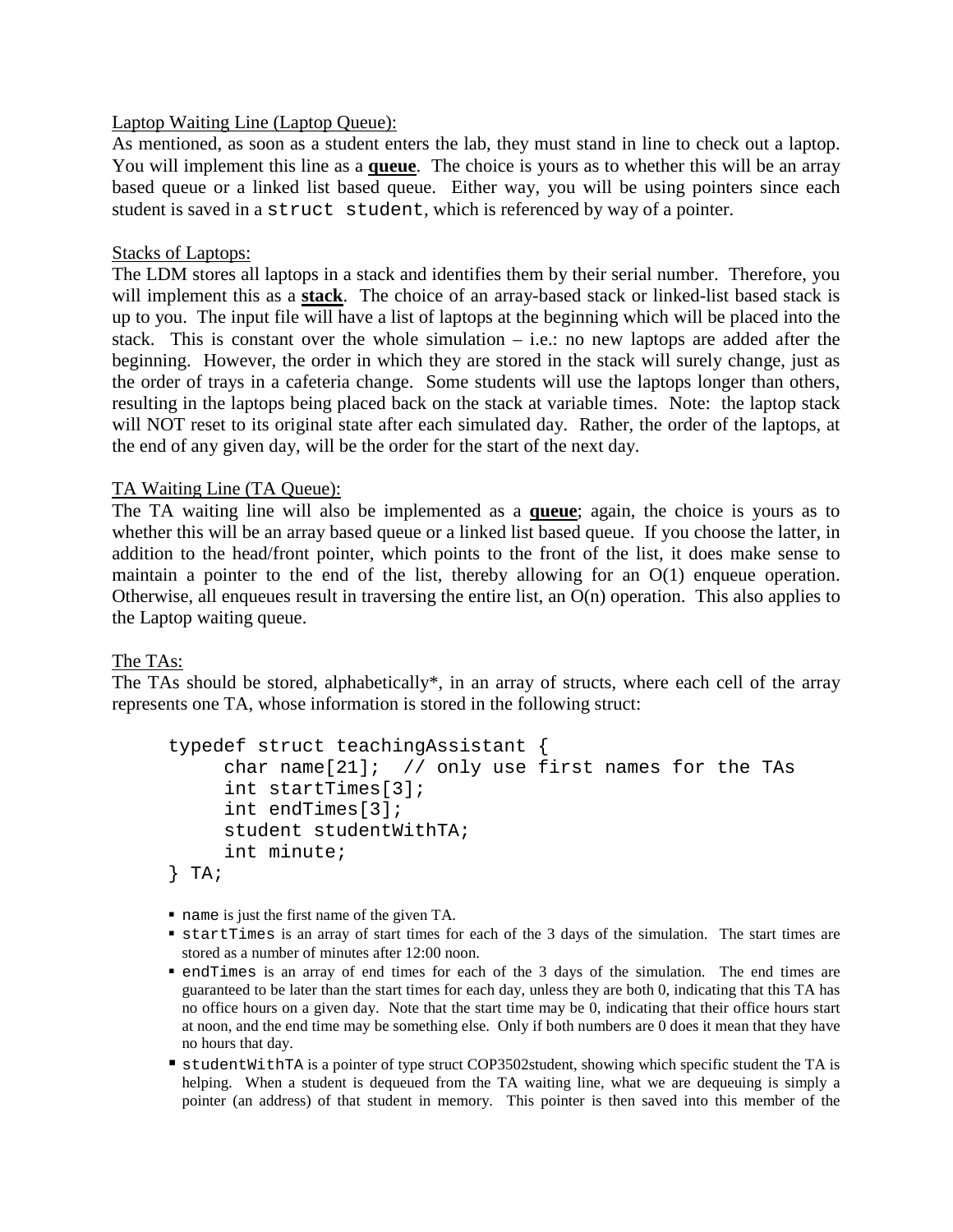appropriate TA's struct, showing that the TA is working with this student. This allows us to maintain the integrity of the "student", in memory, therefore allowing us to the enqueue that student back into the TA waiting queue (if they have more questions) or into the Laptop queue if they are finished with questions.

 minute is an integer indicating the number of minutes a TA has spent with their current student. This allows you to make sure that the student only spends 5 minutes with the TA

When any TA is done helping a student and it is past their quitting time, they should leave the lab. At this point, a check should be done to see if there are any TAs still on duty. If not, all students currently waiting in the laptop line to pick up a laptop will need to leave, and any students in the TA line will need to move into the laptop line to return their laptops, no matter how many questions they still had. The day's simulation should continue until all laptops have been returned to the LDM.

\* TAs are already alphabetized in the input file. You do not need to check for this doing your program as long as you read in and store the TAs properly. Then when the TAs take a student (from the TA line) to work with that student, the TAs do this according to their (the TAs) alphabetical ordering (Daniel first, then Jason, then Lucy, for example). But again, as long as you read them in correctly, since they are already alphabetized in the input file, you should be fine.

### **More Details:**

For the purposes of the simulation, the lab will open at noon, and "close" no later than 8:00 PM. Thus, you do not need to distinguish between AM and PM, as all the hours will be PM. When time is displayed, it must be displayed in standard time formatting, e.g.: "12:23 PM", "1:30 PM", "6:59 PM", etc.

If at any point, there are no TAs on duty, you may assume that the lab hours for the day are over, and any students still waiting in line are out of luck. TAs will remain on duty at least as long as their office hours for each day, and possibly up to 4 minutes longer, if they are helping a student. But once their office hours are over, they may not help any new students. If they were the last TA on duty at that point, all remaining students should return their laptops, the lab should close immediately afterwards, and you should print out the appropriate information (see output). Students who didn't get any help that day may or may not be in the line again the next day, but you don't need to keep track of this.

The following chart will help you keep track of how to organize the students into the various lines. The "outside" box refers to the array of students that you read in at the beginning. You will refer to this array to see when students enter the lab, which, of course, equates to entering the Laptop waiting queue. The Laptop Queue contains students picking up or dropping off laptops. The TA Queue contains students who have a laptop and are waiting for a TA, and the TAs section represents students who are currently being helped by TAs.

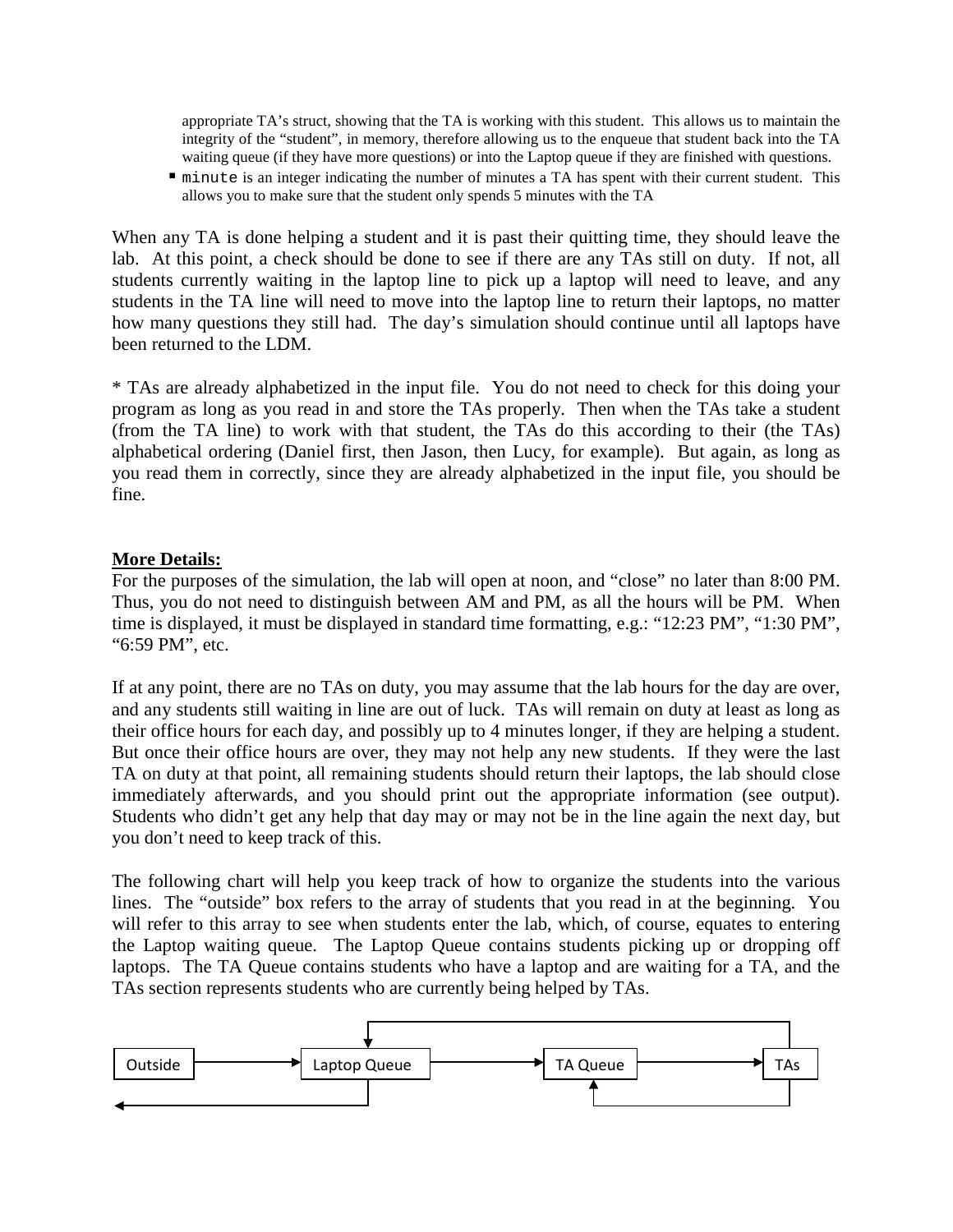# **And now the nuts and bolts:**

- The lab does not open until the first TA arrives. You can assume that students know the TA schedule and do not arrive to the lab until the lab is open (the TA is present).
- If a student is in the outside line and the current time is equal to their arrival time, they should immediately be placed into the laptop queue. As already mentioned, multiple students CAN have the same arrival time. But the order that you place them into the laptop queue is based on the order that they are in the file.
- Each minute, one person may interact with the LDM (Laptop Dispensing Minion), and either pick up or return a laptop. (Assume that this takes a full minute, so nobody else can talk with the LDM until the next minute.)
- If a student enters the lab at 12:20 PM, for example, they will also get in the laptop line at 12:20 PM. However, they cannot initiate the borrowing until 12:21 PM. The borrowing the takes 1 minute. So at 12:22 PM, the borrowing transaction is complete and the student can enter the TA line.
- At every minute interval, if a TA is not working with a student, they will take a student from the front of the TA line.
- If there were no one in the TA line at this point, the TA can begin working with that student at 12:22 PM. So, as with many of these "rules", you will simply need to pay attention to the order that you process things within your simulation.
- We assume that the TAs do this in the order they (the TAs) are stored, that is, alphabetically. For example, if Jared, Jerry, and Lucy are holding office hours, at each given minute, you will check, in that order (Jared, then Jerry, and then Lucy), if they are working with a student. If they are not working with a student, they will take a student from the line (a student will be dequeued) if available. So if Jared and Lucy are not working with students at 4:52 PM, Jared will take the first student in line, and then Lucy will take the next one.
- Let's say a student begins working with a TA at 3:19 PM. So at 3:24 PM, they will either be enqueued back into the TA line (if they have more questions), or they will be enqueued into the laptop line to return the laptop (if they don't have more questions). ALSO, at 3:24 PM, that TA can immediately begin working with the next student (if one is available).
- So there should be no delay from when a TA finishes with one student and takes the next. So at 12:42, a TA can both finish with one student (they really finished at 12:41:59.999999 seconds) and start working with another student.
- If student A enters the lab at the same time that student B finishes his  $O&A$  session and enters the laptop line (to return a laptop), student B will enter the laptop line BEFORE student A enters the laptop line (this just makes the coding less messy). So you can simply process the laptop line last.
- If student A checks out a laptop and enters the TA line at the same time that student B finishes a Q&A session and re-enters the TA line (for another question), student A should get in the TA line first, since they haven't had the chance to even ask one question.
- If a TA is forced to stay a bit longer than their hours because they haven't finished that specific 5-minute question/answer, this is allowed. However, once a TA is past their official hours, they may not help any new students. For example, if the TA finishes at 4:00PM, a student can ask a question of this TA up through 3:59 PM. So, for example, if a student asks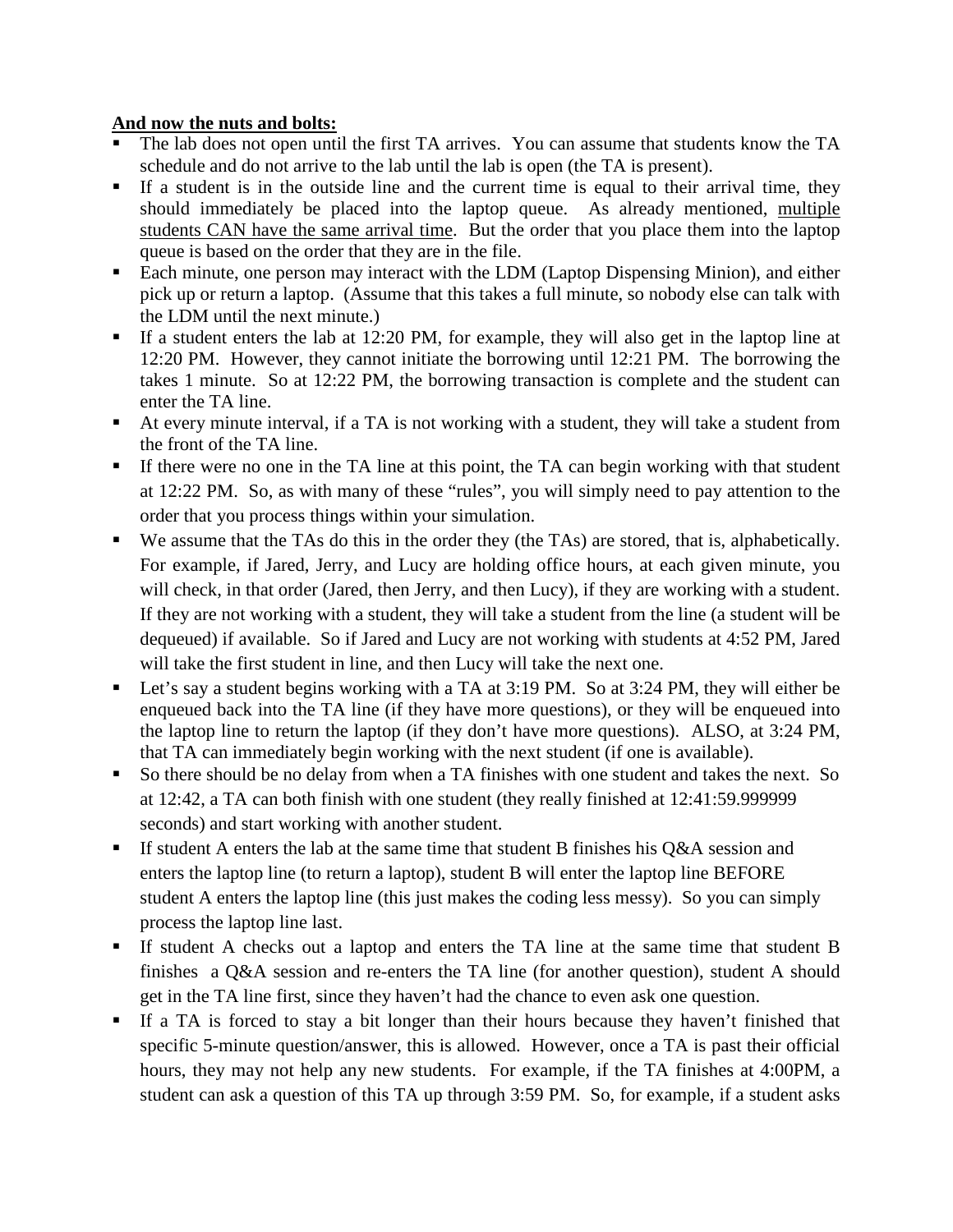this TA a question at 3:57 PM, that Q/A session will finish at 4:02 PM. But once a TA is officially no longer on duty, they cannot help a new student. There is NO exception to this rule (previous exception was at 8PM). So a TA can start working with a student at 7:59 PM and not finish until 8:04 PM; this is now allowed.

- At 8PM, all students in the TA waiting line enter the Laptop line (in their same order) to return the laptops.
- When the lab closes, you must empty the Laptop Queue. There is a possibility that some of the students in the queue at this point have no laptops. In real life, they would just leave, as there is no reason to wait in a line. However, that complicates the code. So we will assume that students can only leave the line via dequeuing, which translates to them staying in line until they are at the front of the line. However, to expedite this process, if a student does not have a laptop to return, we assume that this takes ZERO time, thus allowing you to immediately work on the first actual student that does have a laptop to return. For example, the lab closed and we are emptying the laptop line. At time X, let's say there are 10 people in line, with the first three not having a laptop (they were waiting for one before the lab closed). At time X, those three students are dequeued. Additionally, the forth student is dequeued and initiates the laptop return.
- You can assume that there will always be enough laptops for the number of students; meaning, this system will never experience deadlock. The number of laptops is equal to or greater than the number of students that will enter the lab on a given day.

### **Input File Specification (input.txt)**

**You will read in input from a file, "input.txt".** The name MUST BE "input.txt". Have this AUTOMATED. Do not ask the user to enter "input.txt". You should read in this automatically. (This will expedite the grading process.)

The input file has a single positive integer, *n*, on its first line, specifying the number of laptops to be placed in the machine. On the next line, there will be *n* serial numbers, indicating each of the laptops. These are represented as positive numbers small enough to be stored in an int variable. They should be placed into the stack in the order the numbers appear. Thus, the last laptop on the stack will be the first one removed by the first student who needs one.

On the next line will be another positive integer, *t*, indicating the number of TAs that will be on duty during the course of the simulation. On the following *t* lines, there will be a set of data indicating each TA's name, along with their office hours for each of the days of the week. These will be given in the order start, end, start, end, etc. for each of the 3 days, starting with Monday. TAs may have overlapping hours on some days, and there may be many of them on duty at once. This TA information will remain fixed over all the simulations.

The next line will be a single positive integer, *p*, representing the number of programs for the semester, which, in turn, represents the number of times we need to run this three-day simulation.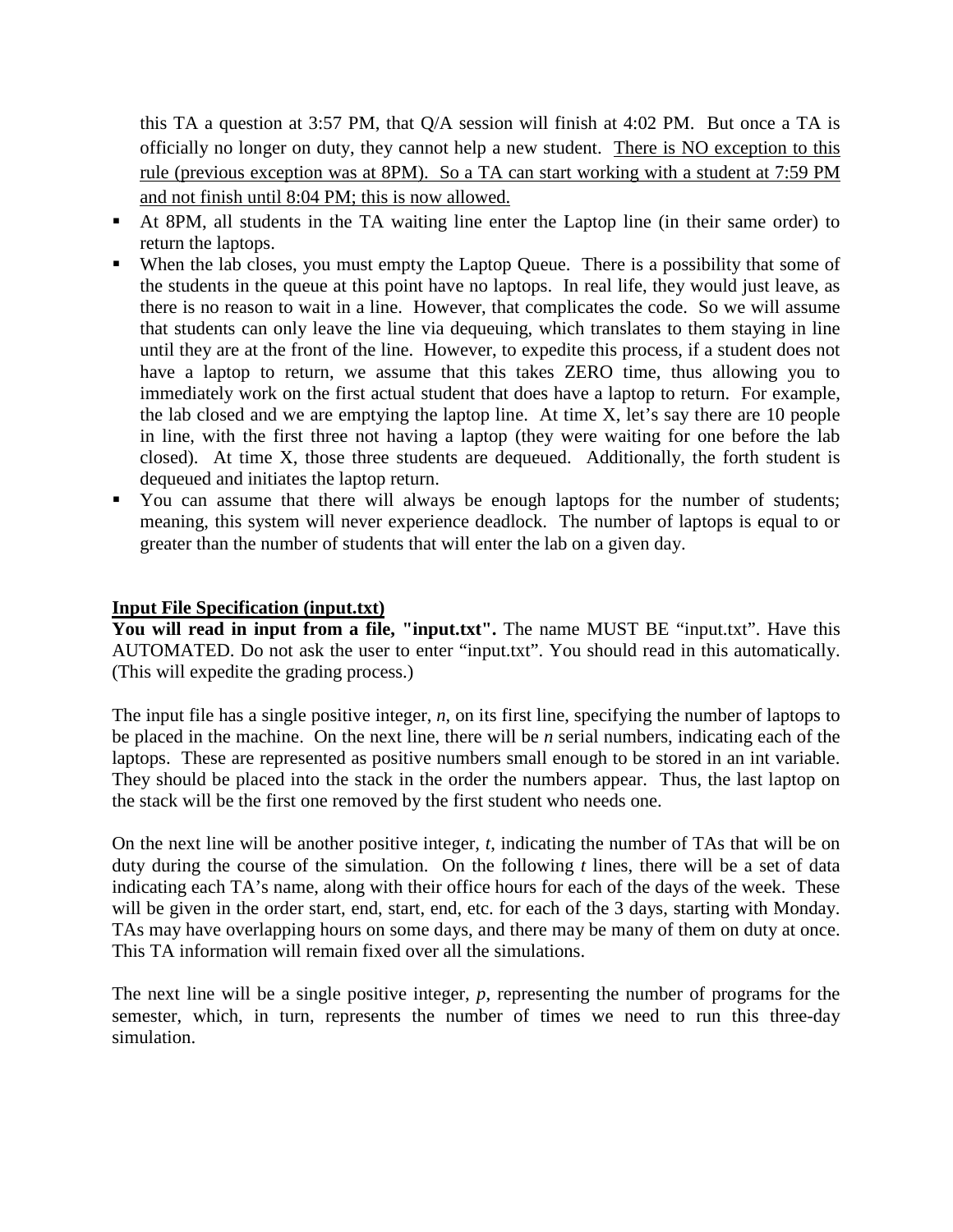On the next lines will be *p* sets of data for each of the three-day simulations. Note, that since each of the *p* simulations is really a simulation over three days, each of the following *p* sets of data will have three days worth of information.

The first line of each simulation will contain a single positive integer, *m*, never exceeding 300, representing the number of students who get into line for that Monday, followed by *m* lines containing information about each student (see below). The next line will contain a single positive integer, *t*, never exceeding 300, representing the number of students who get into line for that Tuesday, followed by *t* lines containing information about each student. Finally, the next line will contain a single positive integer, *w*, never exceeding 300, representing the number of students who get into line for that Wednesday, followed by *w* lines containing information about each student.

Note: for each of the three days, and for each simulation, the order that the students are found in the input file will be the order that they arrive in the lab.

Information on each student: The first piece of information on each of these lines will be a nonnegative integer (less than or equal to 480) representing the number of minutes, after noon, the student arrives to get into line. This is followed by the first and last name of the student (all upper or lower-case letters with a length of fewer than 20 characters each). After this will be a single positive integer indicating the number of questions the student needs to have answered. All pieces of information will be separated by a space on each line.

### **Output Specification**

**\*\*\*NOTE\*\*\*: You should generate your output to a FILE that you will call "out.txt".**

For each of the semester programs (each resulting in a 3 day simulation), print out a header with the following format:

\*\*\*\*\*\*\*\*\*\* Program X: \*\*\*\*\*\*\*\*\*\*

Where  $X$  is the i<sup>th</sup> program of the semester. Follow this with a blank line.

For each day of the three-day simulation, print the following header:

Day:

where *Day* represents the day of the simulation (*"Monday", "Tuesday", or "Wednesday"*).

Follow this with a blank line.

The following lines will give information about a TA beginning or ending their lab hours, or a student either entering or leaving the Cave, picking up or returning a laptop, or starting or finishing their session with a TA. These lines should be printed in the order in which the actions occur. The formatting for these lines is as follows: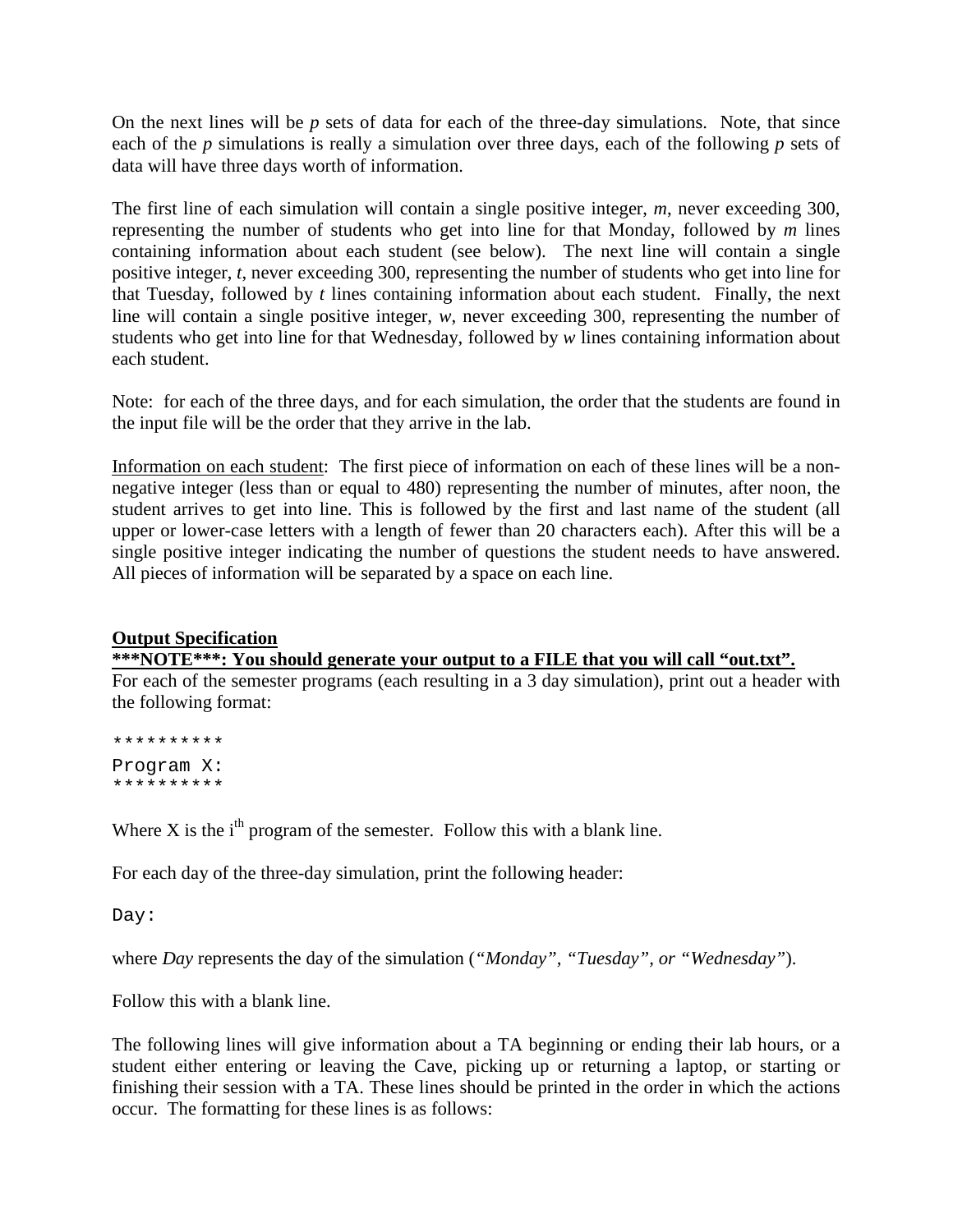```
TIME: TA NAME has begun lab hours.
TIME: TA NAME has finished lab hours.
TIME: There are no TAs on duty. The Cave is now closed.
TIME: STUDENT NAME has arrived in the Cave.
TIME: STUDENT_NAME has borrowed laptop SERIAL and moved to the TA line.
TIME: STUDENT_NAME is getting help from TA_NAME.
TIME: STUDENT_NAME has had one question answered and gotten back in line.
TIME: STUDENT_NAME has no more questions and will now return the laptop.
TIME: STUDENT_NAME has returned laptop SERIAL and went home HAPPY.
TIME: STUDENT_NAME has returned laptop SERIAL and went home FRUSTRATED.
TIME: STUDENT_NAME never even got a laptop and went home FRUSTRATED.
TIME: STUDENT_NAME has had one question answered, but must now return the 
laptop and exit the lab.
```
where TIME is the time the customer checked in, STUDENT NAME is the name of the student (first name followed by a space and then followed by the last name), TA\_NAME is the name of the TA, and SERIAL is the serial number of a laptop.

A student is "happy" if all of their questions were answered, and is "frustrated" otherwise. Students only go home happy if they had at least 75% of their questions answered. Otherwise, they go home frustrated. So if a student had 10 questions, but only 7 were answered, they would go home frustrated. But if that student had 8 questions answered, they would go home happy.

The time should be printed out in the following format:

(H)H:MM PM

The first one (or possibly two) digits represent the hour. The hour must **not** be printed as 0 if it is between noon and 1:00, so you'll need to check for this. This is followed by a colon and then the next two digits represent the minute. If the minute value is less than 10, you'll need to add a leading 0, so that it prints as 3:05, not 3:5. (It probably makes sense to have a function that takes in as input the number of minutes after noon and in turn prints out the corresponding time in this format.)

#### Explanation of Output:

Most of the output is straightforward. The following explanation covers the few cases that may not be completely clear

TIME: STUDENT NAME is getting help from TA\_NAME.

- This output should occur AS SOON AS the student begins working with the TA.

TIME: STUDENT\_NAME never even got a laptop and went home FRUSTRATED.

This output should occur if a student is in line, to GET a laptop (they came REALLY late to the lab) and the lab closes before they even get a laptop.

TIME: STUDENT\_NAME has had one question answered, but must now return the laptop and exit the lab.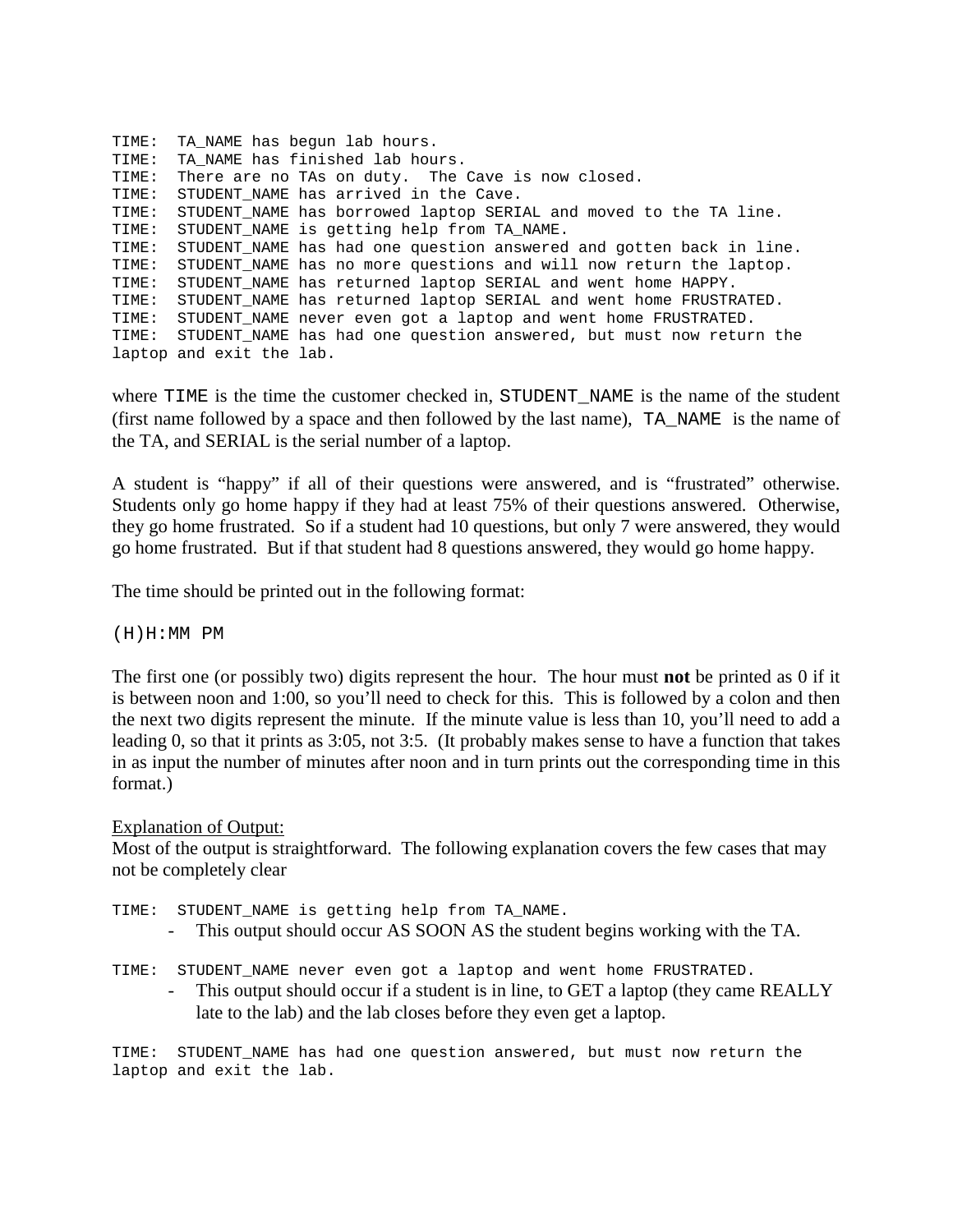- This output occurs when a student is working with a TA, whose hours have finished AND who is the last TA on duty (meaning the lab is now closed). So when that student finishes with the TA, if they have had at least 75% of their questions answered, they go home happy. Otherwise, you need the above output.

TIME: There are no TAs on duty. The Cave is now closed.

This message should only print AFTER the last TA has finished their hours AND AFTER their respective "TA\_NAME has finished lab hours." message has printed.

# **Output Day Summary:**

Follow each day's output with one blank line. Then you will print that day's lab summary as follows:

Day's Lab Summary: The TA Lab was open for H hours M minutes. Y students visited the lab. Out of those students, only Z left happy. The remaining left frustrated.

Lesson Learned: do not procrastinate! Start programs early!

where "Day's" represents that day of the simulation (Monday's, Tuesday's, or Wednesday's). The lab is open from when the first TA arrives until the last student leaves the lab (by returning their laptop. So if the last TA finishes their office hours at 6:30 PM, works an extra 4 minutes with a student till, 6:34 PM, and if it then takes all the students till 6:42 PM to exit the lab, you would say that the lab is open for 6 hours and 42 minutes.

Follow each day's summary with a TWO blank lines.

### **\*\*\*WARNING\*\*\***

Your program MUST adhere to this EXACT format (spacing capitalization, use of colons, periods, punctuation, etc). The graders will use very large input files, resulting in very large output files. As such, the graders will use text comparison programs to compare your output to the correct output. If, for example, you have two spaces between in the output when there should be only one space, this will show up as an error even through you may have the program correct. You WILL get points off if this is the case, which is why this is being explained in detail. Minimum deduction will be 10% of the grade, as the graders will be forced to go to text editing of your program in order to give you an accurate grade.

### **\*\*\*Helpful Suggestions\*\*\***

 As stated, you can use either array based or linked-list based stacks and queues. Although arrays are generally easier to code, some students find array-based queue implementations confusing. My personal suggestion would be to use the linked-list based queue code that is shown on the course website (with necessary modifications, of course). I also recommend to use the ARRAY version of stacks, since our stack is simply a stack of ints! So you can basically use the EXACT same array-based code.